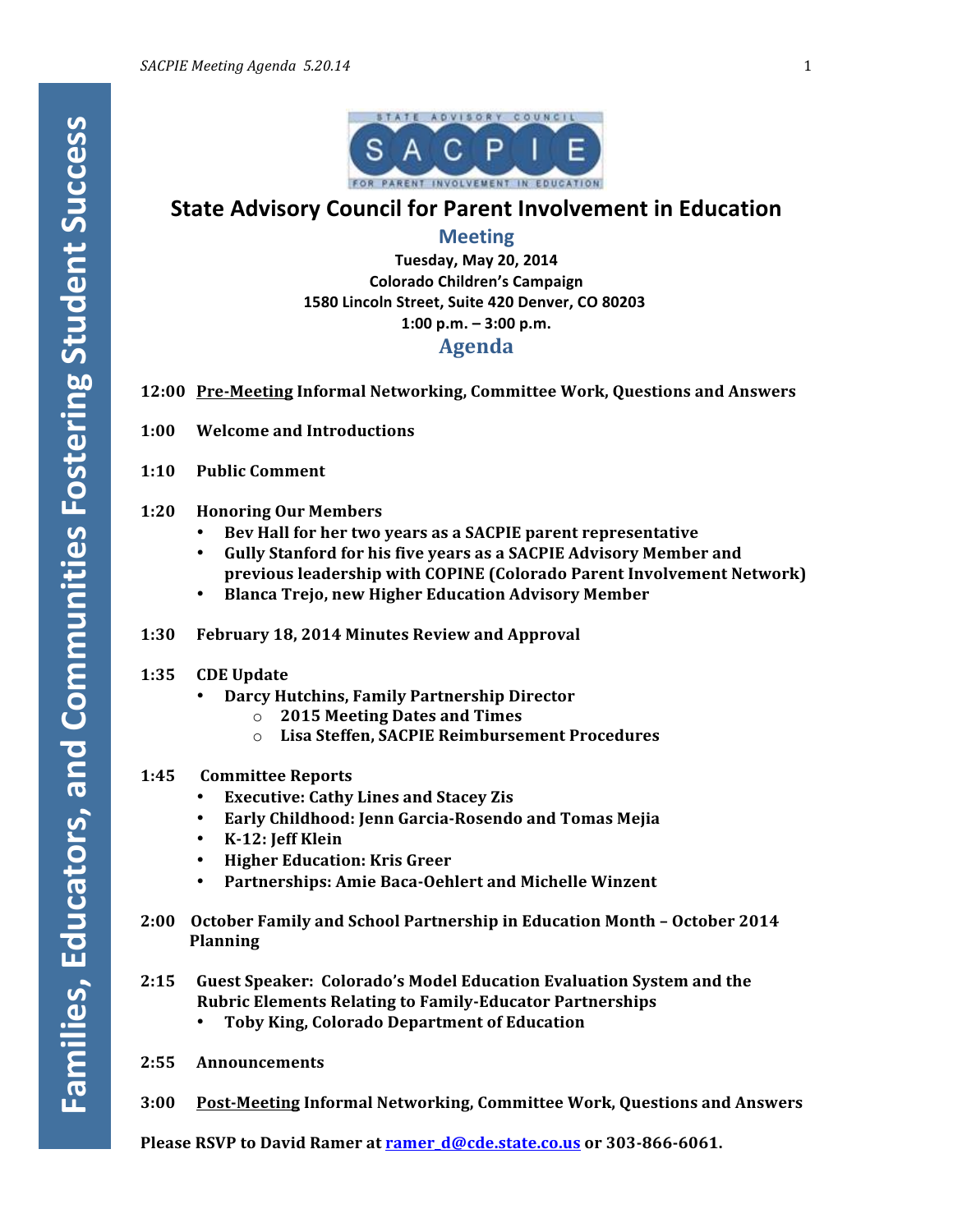| <b>Important Upcoming SACPIE Dates 2014</b> |  |  |
|---------------------------------------------|--|--|
|                                             |  |  |

| <b>DATES</b>                      | <b>TIMES</b>                          | <b>LOCATION</b>                  |  |  |
|-----------------------------------|---------------------------------------|----------------------------------|--|--|
| <b>SACPIE Meetings</b>            | $1:00 - 3:00$ pm                      | Colorado Education Association   |  |  |
| August 19, 2014                   | <b>Please Note:</b> $12:00 - 1:00$ pm | 1500 Grant St.                   |  |  |
|                                   | and 3:00-4:00 pm are available        | Denver, CO 80203 or by phone     |  |  |
|                                   | for committee work.                   |                                  |  |  |
|                                   | presentations, and networking         |                                  |  |  |
| <b>SACPIE Planning Retreat</b>    | $12:00 - 4:00$ pm                     | Colorado Education Association   |  |  |
| November 18, 2014                 |                                       | 1500 Grant St.                   |  |  |
|                                   |                                       | Denver, CO 80203 or by phone     |  |  |
| <b>SACPIE Executive Committee</b> | $2:30 - 4:30$ pm                      | Colorado Department of Education |  |  |
| <b>Meetings</b>                   |                                       | 1560 Broadway Suite 1175         |  |  |
| June 9, 2014                      |                                       | Aspen Conference Room Denver,    |  |  |
| September 8, 2014                 |                                       | CO 80203 or by phone             |  |  |
| October 13, 2014                  |                                       |                                  |  |  |
| December 8, 2014                  |                                       |                                  |  |  |

### **NEW DATES for 2015!**

| <b>DATES</b>                                                                                                                                                                                                | <b>TIMES</b>                         | <b>LOCATION</b>                                                                                                          |
|-------------------------------------------------------------------------------------------------------------------------------------------------------------------------------------------------------------|--------------------------------------|--------------------------------------------------------------------------------------------------------------------------|
| <b>SACPIE Meetings</b><br>February 10, 2015<br>May 19, 2015<br>August 18, 2015                                                                                                                              | $11:00 - 3:00$ pm, lunch<br>provided | Colorado Education Association<br>1500 Grant St.<br>Denver, CO 80203 or by phone                                         |
| <b>SACPIE Planning Retreat</b><br>November 17, 2015                                                                                                                                                         | $11:00 - 3:00$ pm, lunch<br>provided | Colorado Education Association<br>1500 Grant St.<br>Denver, CO 80203 or by phone                                         |
| <b>SACPIE Executive Committee</b><br><b>Meetings</b><br>January 12, 2015<br>March 9, 2015<br>April 13, 2015<br>June 8, 2015<br>July 13, 2015<br>September 14, 2015<br>October 12, 2015<br>December 12, 2015 | $2:30 - 4:30$ pm, lunch provided     | Colorado Department of<br>Education<br>1560 Broadway Suite 1175<br>Aspen Conference Room Denver,<br>CO 80203 or by phone |

**SACPIE Vision: Through increased family partnerships, we envision:** 

- **reduced dropout rates**
- reduced gaps in academic achievement and growth among student groups
- **increased** number of students who continue into higher education following **high school graduation or completion**

**SACPIE Mission: SACPIE will review best practices and recommend to policy makers** and educators strategies to increase family partnerships in public education, thereby helping to improve the quality of public education and raise the level of students' academic achievement throughout Colorado.